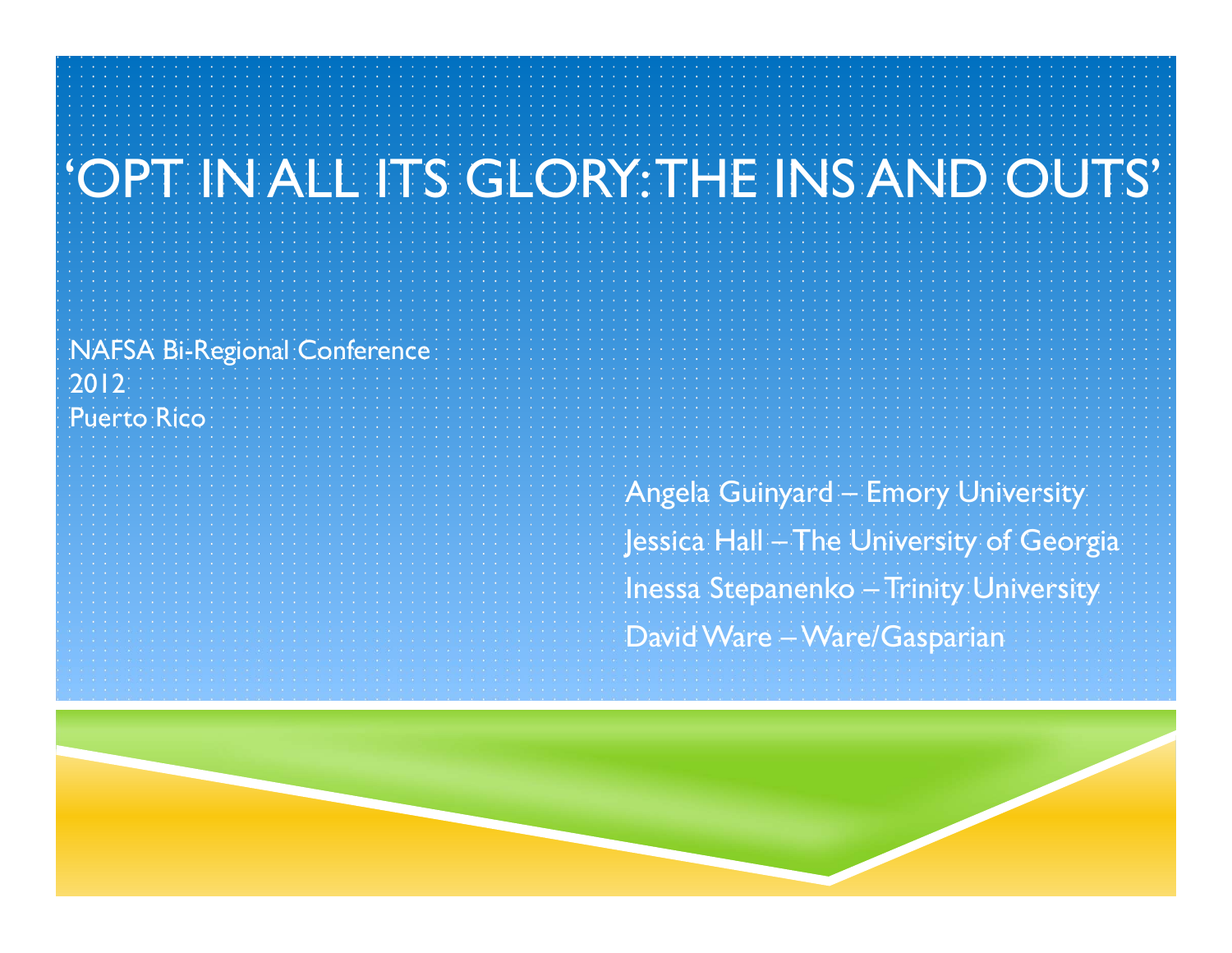## INSTITUTION HIGHLIGHT

**Ware/Gasparian** # of int'l cases  $-3,000$ # of OPT cases - 150

#### **UGA**

Texas<sub>rill</sub>

Athens, GA Public Institution # of students – 34, 765 # of int'ls – 1,711

**Emory University** Private Insti**tuti**on # of students – 14,236 # of int'ls  $- 2,303$ 

Georgia

**Trinity University** Private Institution $#$  of students  $- 2,500$ # of int'ls- 250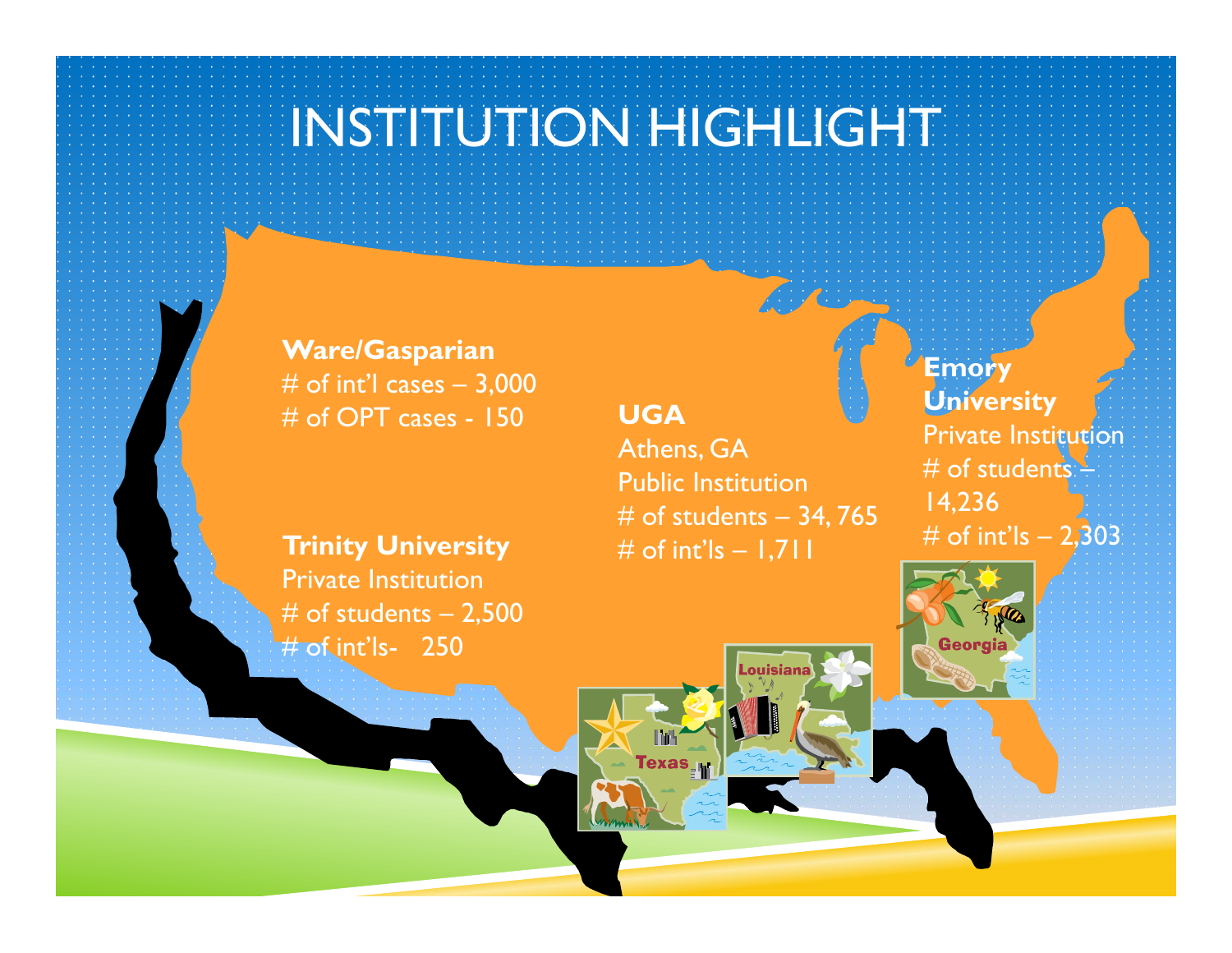# TOPICS OF DISCUSSION

 $\triangleright$  OPT – The Regulations **Letter**  What Changes to Expect with OPT in the Near Future Before Students Apply While OPT/17 Month Extension is Pending Complications Along the Way Once Adjudicated Beyond OPT D Q&A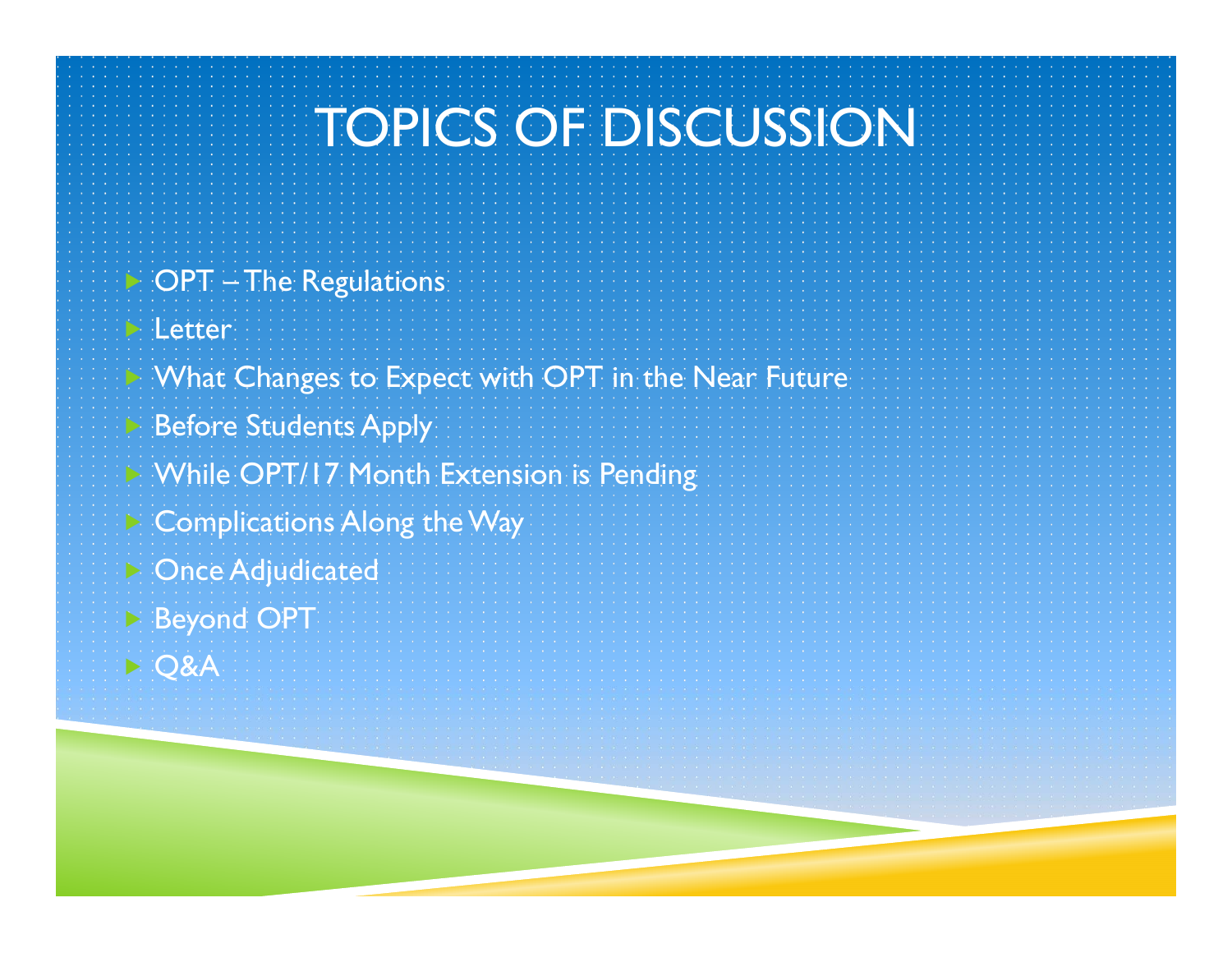### OPT REGULATIONS

#### **USCIS Link**

 $\triangleright$ 

**NAFSA Manual Link**

- **214.2(f)(10)(ii) – What is OPT**
- **214.2(f)(10)(ii)(A) – General Information**
- **214.2(f)(10)(ii)(C) – 17-Month Extension**
- **214.2(f)(10)(ii)(D) – Duration of Status**
- **214.2(f)(10)(ii)(E) – Unemployment**
- **214.2(f)(11) – OPT Application Process**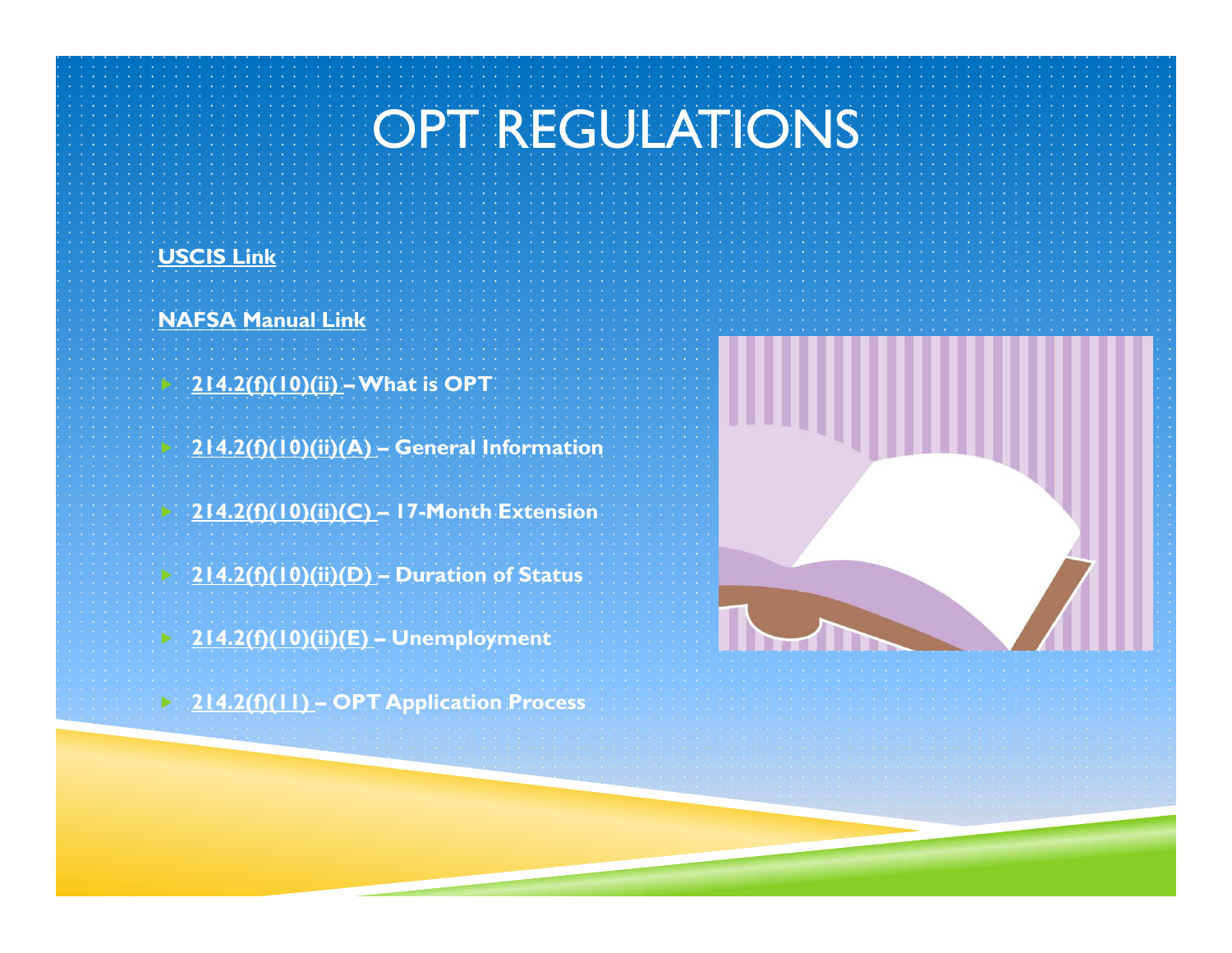In a May 31, 2012 letter, Senator Charles "Chuck" Grassley (R-Iowa) asked the Government Accountability Office (GAO) "to fully investigate the use of OPT, including who uses it and how students are tracked, determine what weaknesses exist, and suggest ways to improve the procedures and policies that govern its administration."

#### Letter

 $\blacktriangleright$ 

 $\blacktriangleright$ 

 $\blacktriangleright$ 

- In his letter, Sen. Grassley expressed concerns related to F-1 student Optional Practical Training (OPT), including whether DHS is properly overseeing OPT, what impact OPT might have on U.S. labor, and whether there are "loopholes" in the system that can compromise U.S. security. Sen. Grassley then asked GAO to address the following questions:
- $\triangleright$  What potential risks exist in the OPT program, and is it being administered securely and effectively by the Department of Homeland Security?
- What measures, if any, has the Department instituted to prevent and detect fraud and abuse in the program, and what steps does the Department take to ensure the success of these measures?
- What controls has the Department implemented to ensure that educational institutions are complying with OPT requirements, and what actions does the Department take to ensure compliance with these. controls?
- What guidance, if any, does the Department provide to educational institutions regarding their oversight responsibilities in OPT?
- How do employers identify students in OPT for employment opportunities?
- $\triangleright$  : What process did the Department undertake when expanding the STEM fields in May 2012 to ensure that it was complying with its own criteria for including new degree programs on the list?
- Does employment with a temporary staffing agency make a student eligible for OPT, and if so, how is such employment directly related to a student's area of study?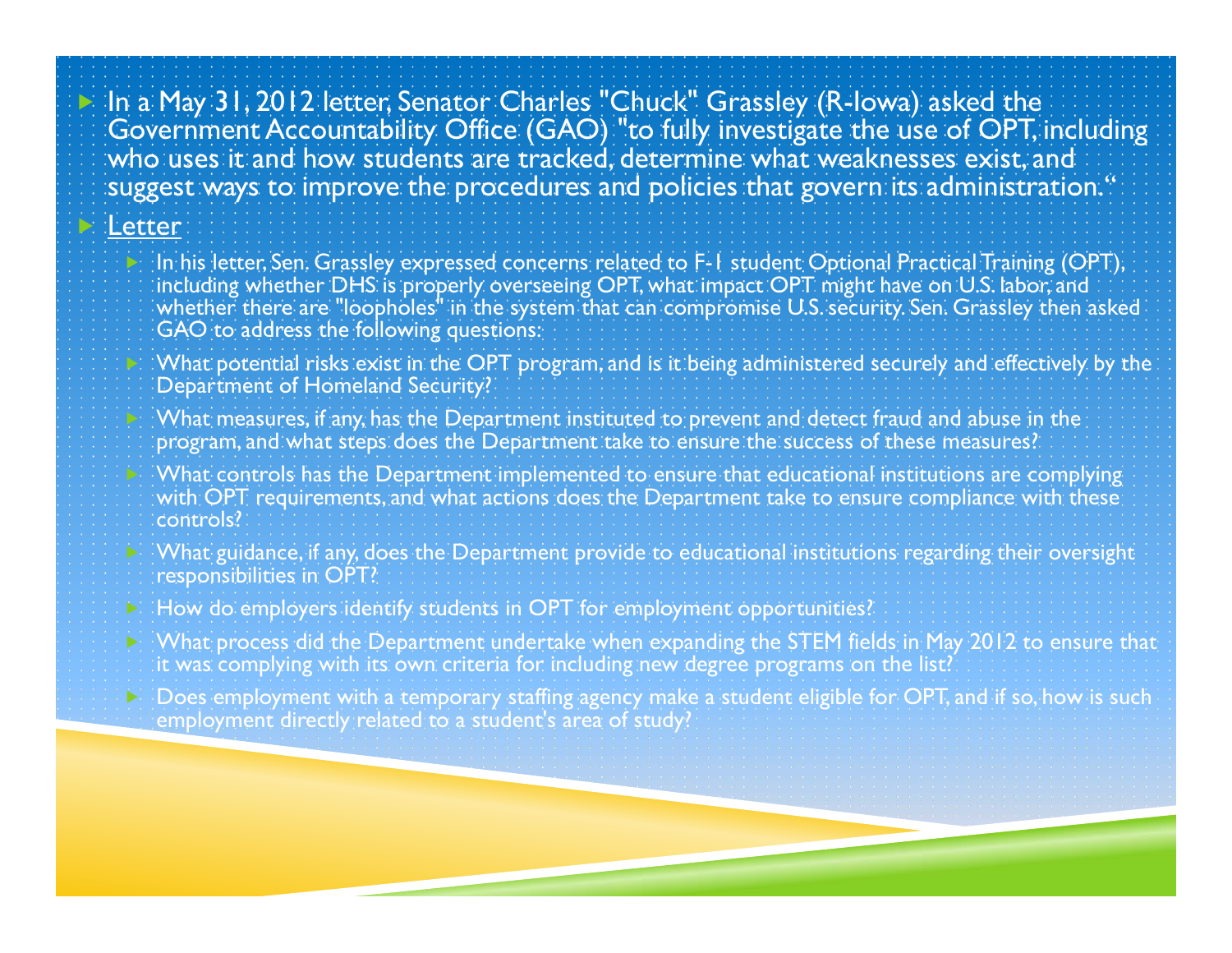## EXPECTATIONS IN THE NEAR FUTURE

Regulation Updates/Rewrites, etc.

SEVIS II

 $\triangleright$ 

New CIP Codes – STEM Extension List

90 Day Rule 'Crack Down'



 $\triangleright$  Termination Reason – 'student failed to update employment'

 $\triangleright$  SEVP – Guidance is NOT to Terminate. This is a USCIS Responsibility: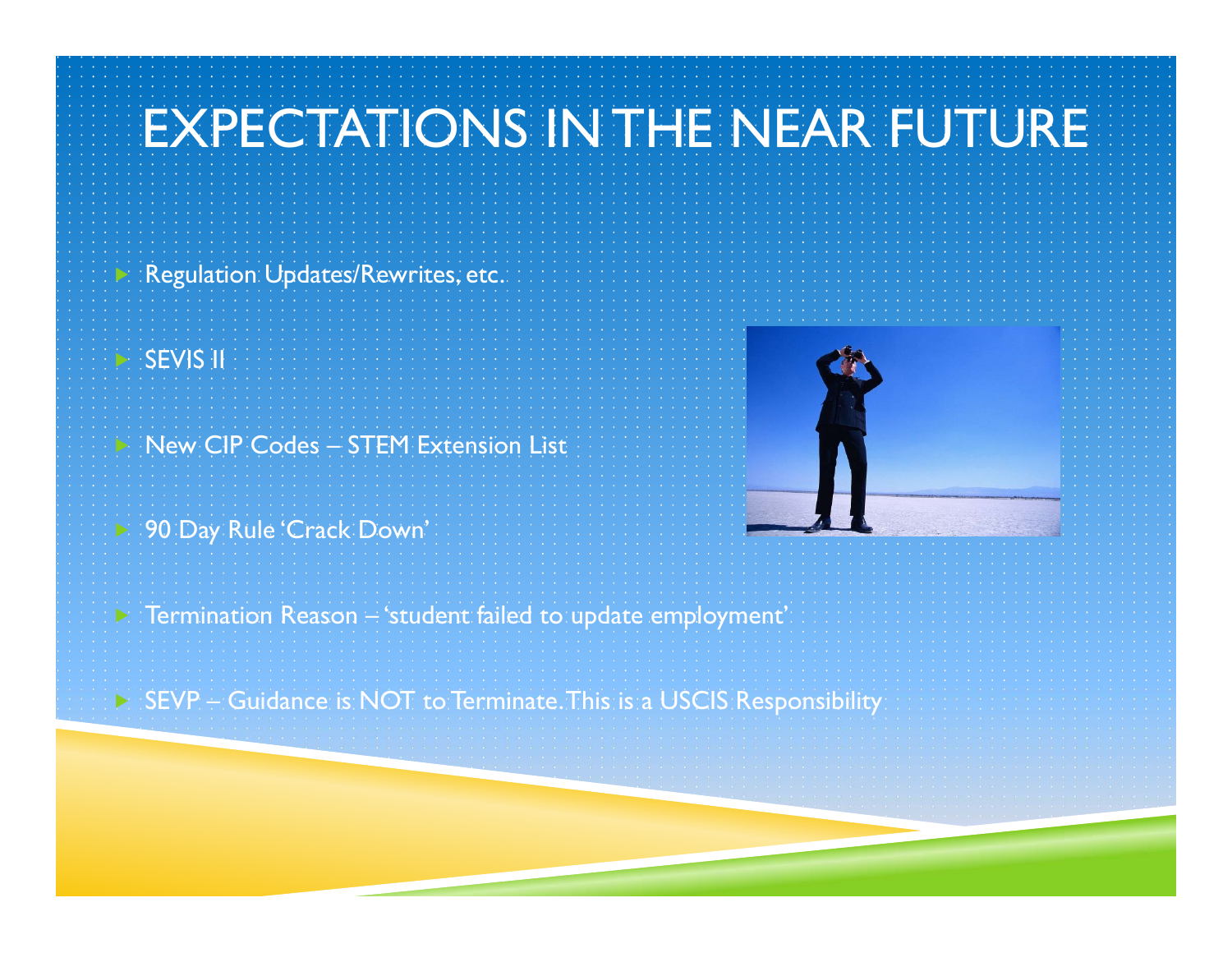# BEFORE STUDENTS APPLY

#### Maintaining Status Leading up to OPT

#### Consider Application Timing

### **PhD Students**

 $\triangleright$ 

 $\triangleright$ 

Professional Students (Pharm, Vet, Law, etc.)

#### **17-Month Extension**

Skipping OPT Altogether

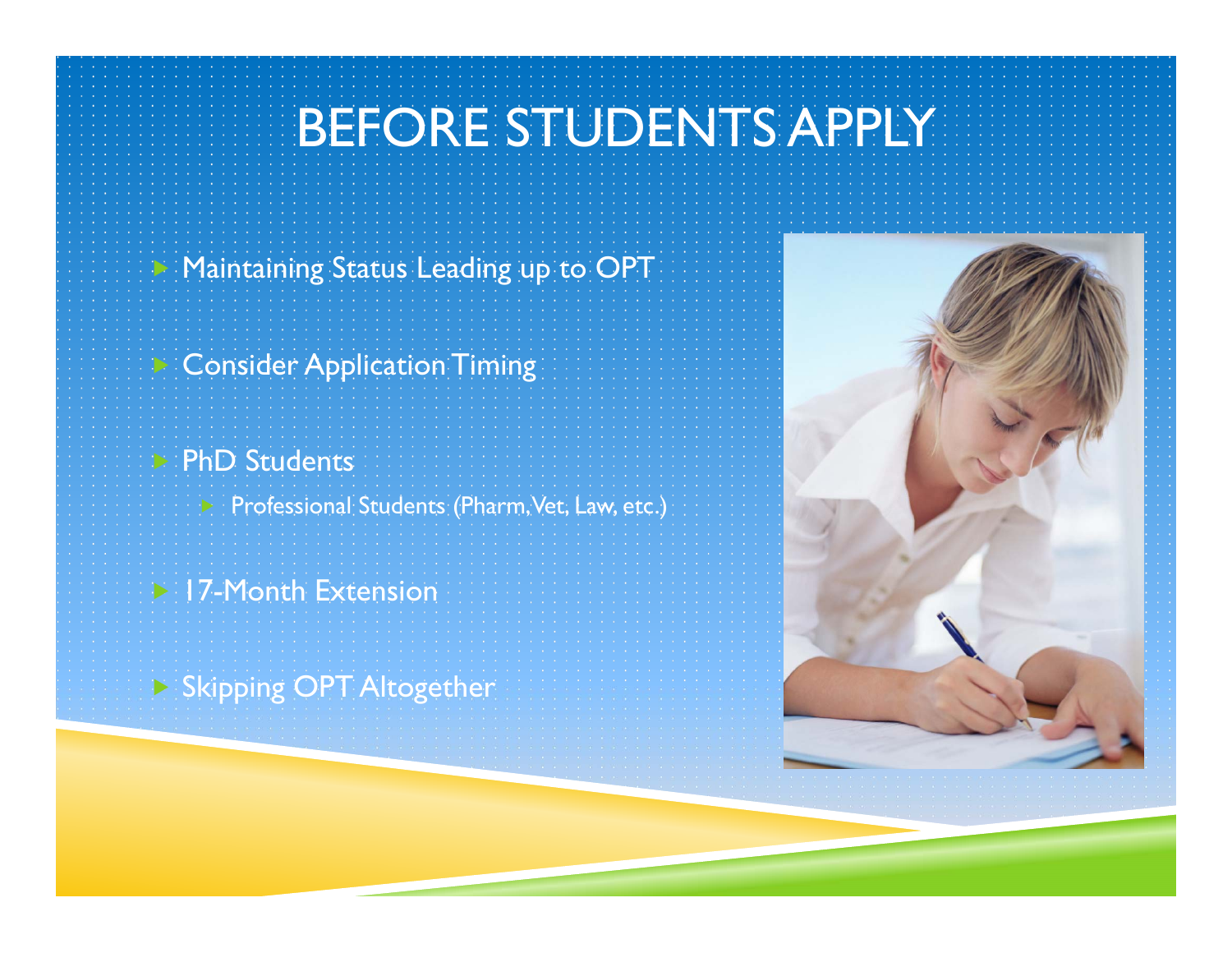

**Example 2 Setupe 2 Changes to the Application, Employer, Etc.**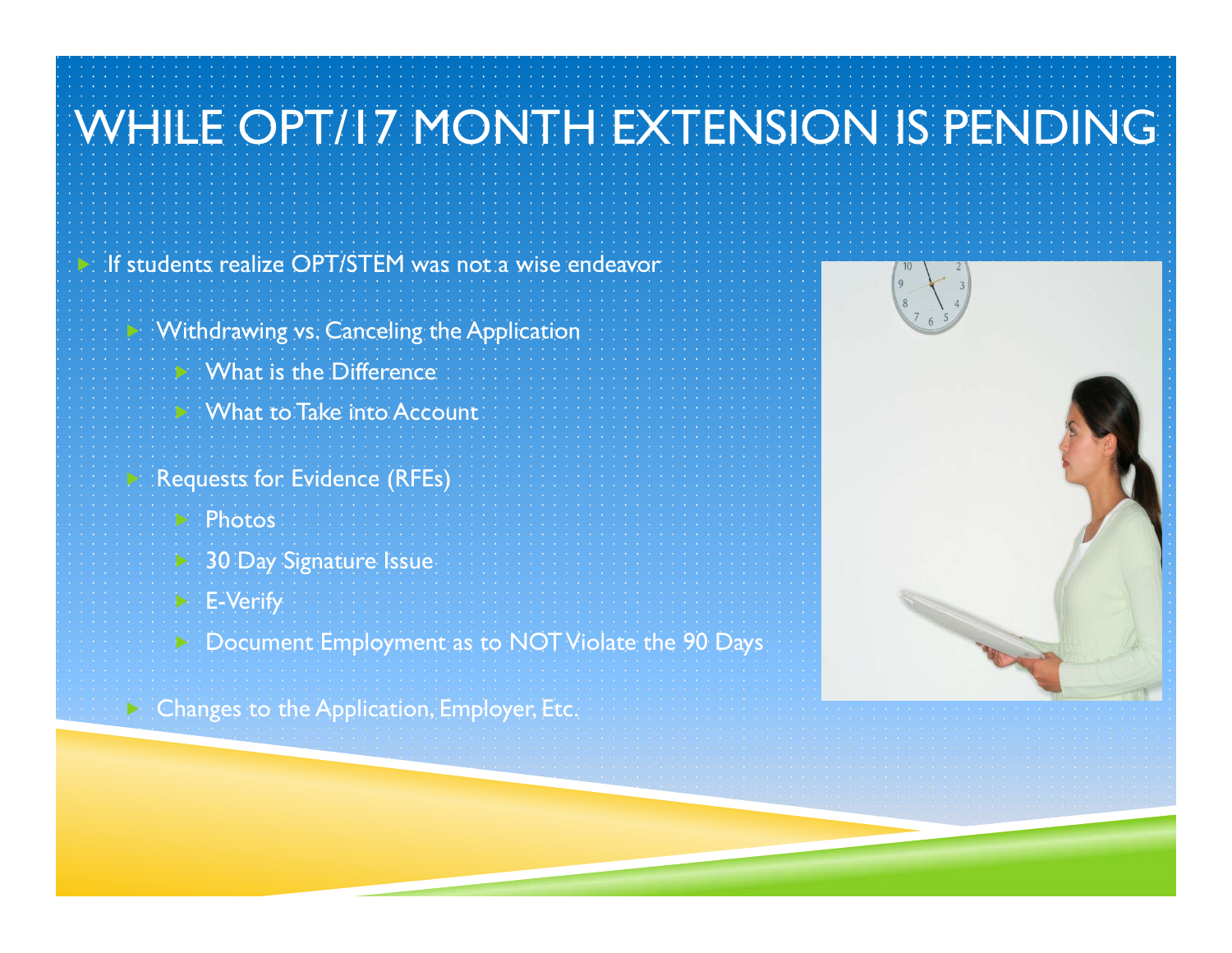## COMPLICATIONS ALONG THE WAY

#### Discovery of status along the way

#### RFEs

 $\blacktriangleright$ 

 $\triangleright$ 

- Holding up the Application Can the RFE be Addressed
- Academic Complications
	- Failure to Graduate/Complete a Program of Study

#### Personal Issues

Leaving the US with the OPT/STEM Pending, etc.

#### Expedite Process

 $\blacktriangleright$  Employer won't wait for the OPT

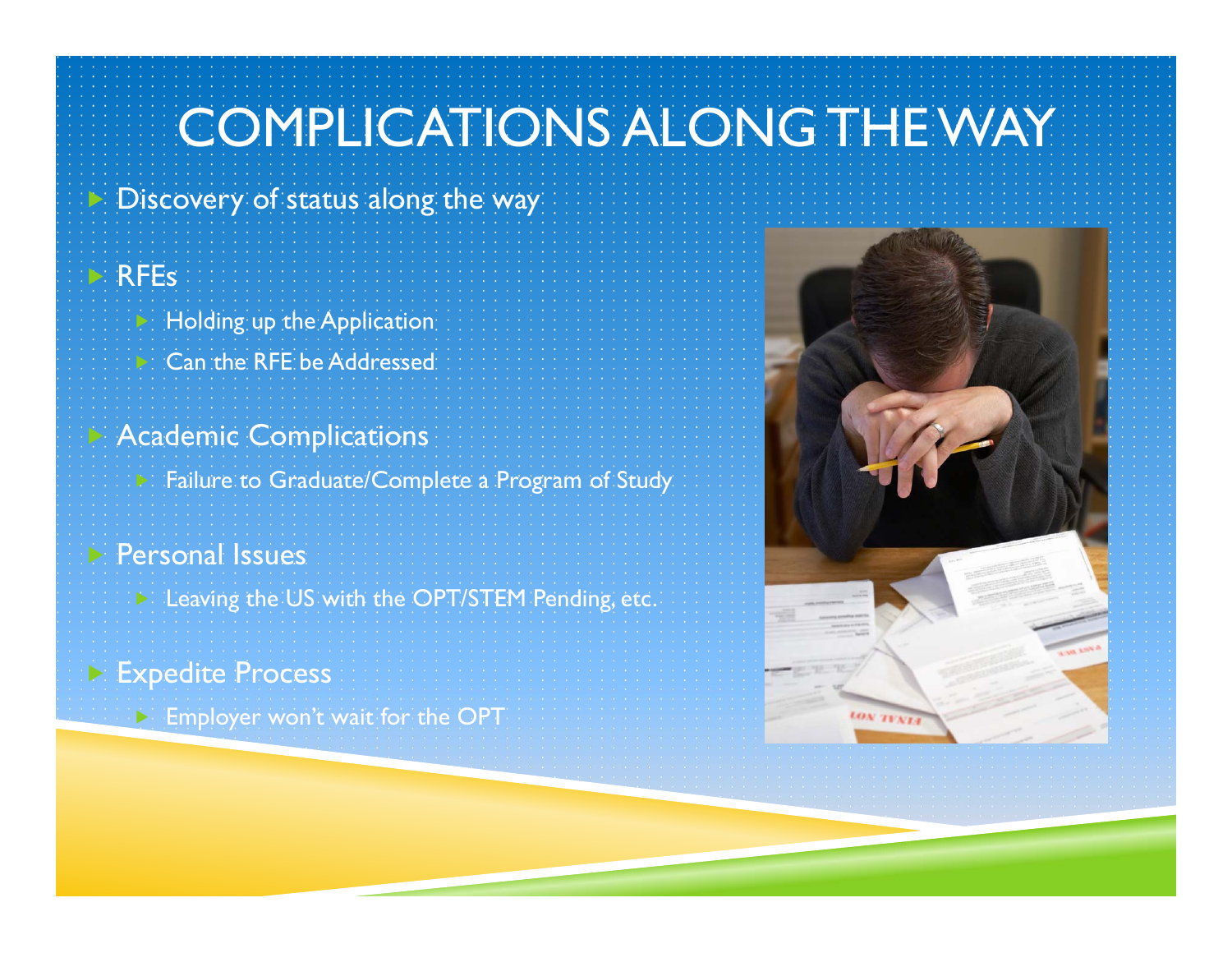# ONCE ADJUDICATED

#### $\triangleright$ Denied or Approved – What Now?

#### Maintaining Status

What's Appropriate

### 90 Day Rule

 $\triangleright$ 

#### Self-Employment or Volunteering

Leaving the US and Visa Renewal

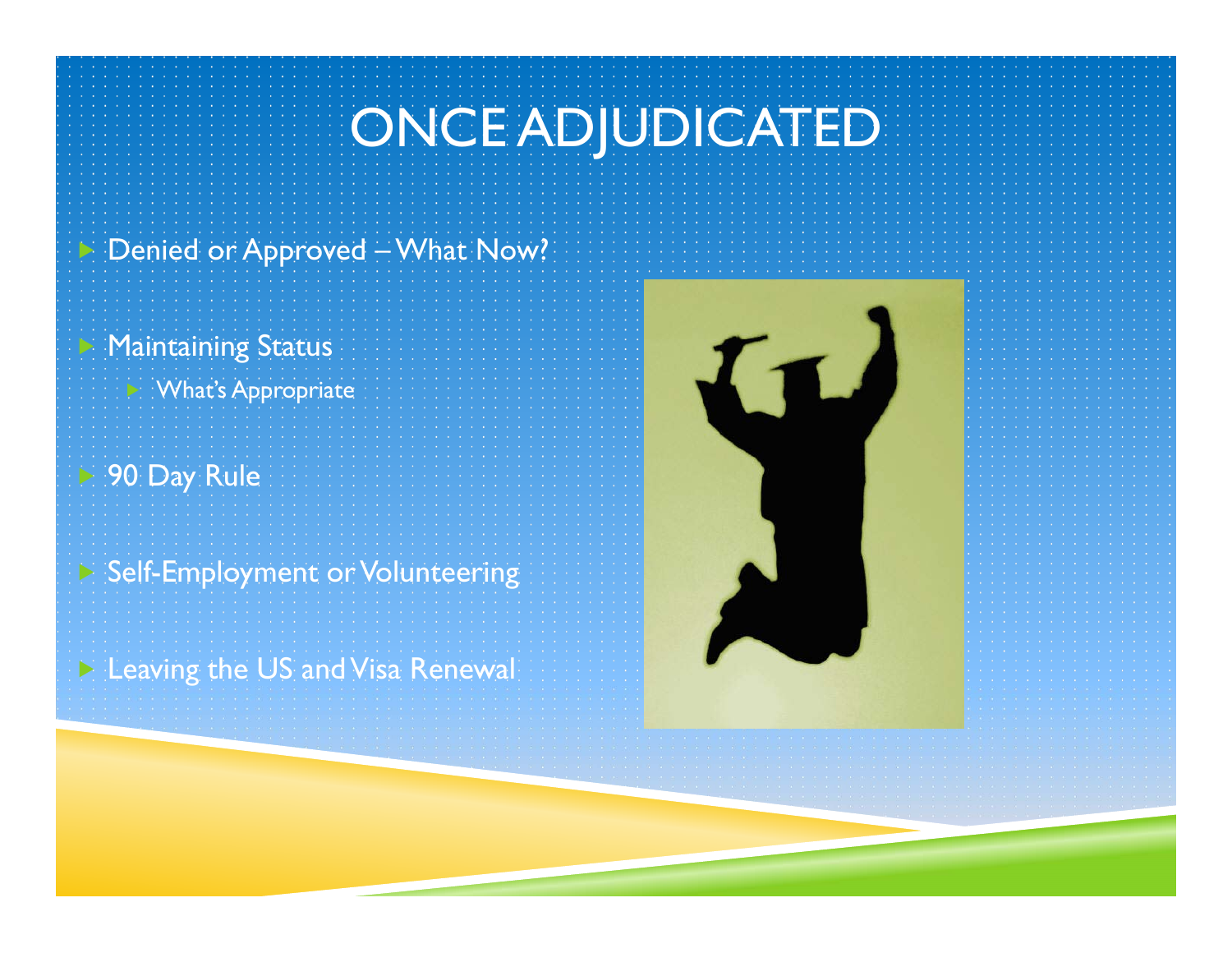## BEYOND OPT

#### When Should a Student Expect to Transition to a New Status

### Who Should Pay

 $\blacktriangleright$ 

#### What to Take into Account

### What Info. Should We Provide Students

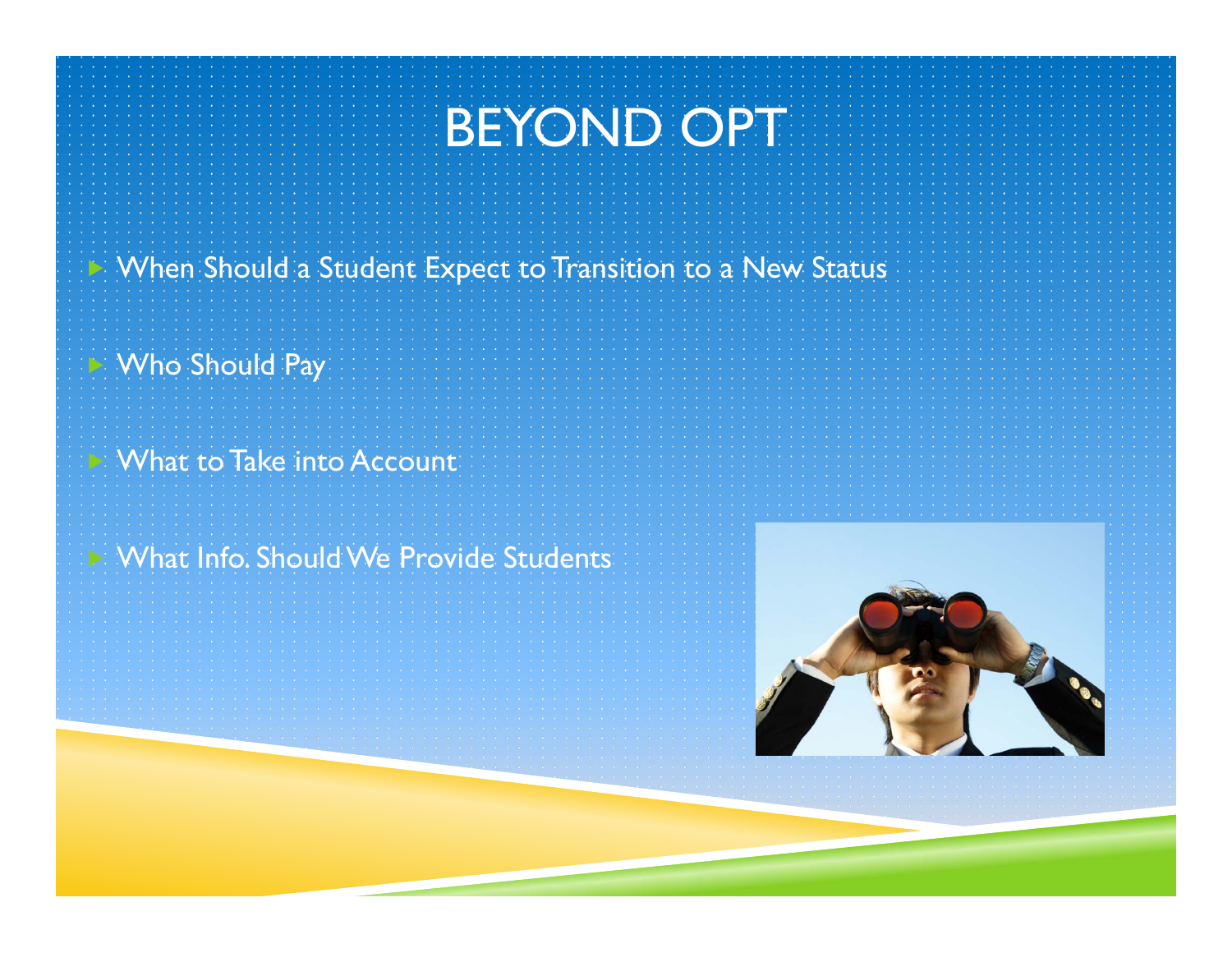